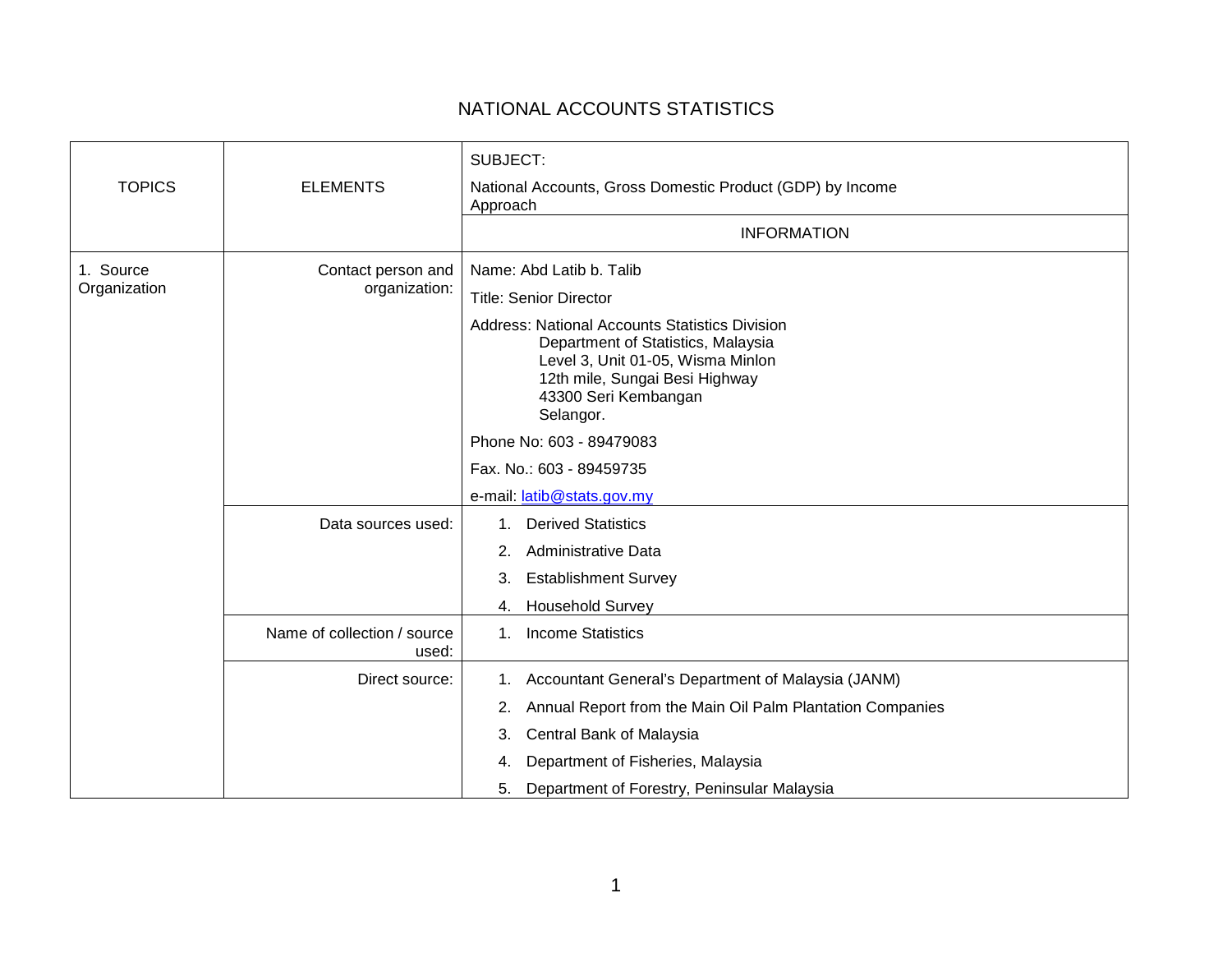| 6. | Department of Forestry, Sabah                                                                                     |
|----|-------------------------------------------------------------------------------------------------------------------|
| 7. | Department of Forestry, Sarawak                                                                                   |
| 8. | Department of Veterinary Services, Peninsular Malaysia                                                            |
| 9. | Department of Veterinary Services, Sabah                                                                          |
|    | 10. Department of Veterinary Services, Sarawak                                                                    |
|    | 11. Employees Provident Fund                                                                                      |
|    | 12. Federal Agriculture Marketing Authority                                                                       |
|    | 13. Federal Government Accounts                                                                                   |
|    | 14. Financial Statement of Federal Government, State Government, Local Authorities and<br><b>Statutory Bodies</b> |
|    | 15. Financial Statements from Companies                                                                           |
|    | 16. Immigration Department of Malaysia                                                                            |
|    | 17. Inland Revenue Board of Malaysia                                                                              |
|    | 18. Malaysia Pepper Board                                                                                         |
|    | 19. Malaysia Tourism Promotion Board                                                                              |
|    | 20. Malaysian Palm Oil Board                                                                                      |
|    | 21. Malaysian Pineapple Industry Board                                                                            |
|    | 22. Malaysian Rubber Board                                                                                        |
|    | 23. Minerals and Geoscience Department                                                                            |
|    | 24. Ministry of Agriculture and Agro-Based Industry, Malaysia                                                     |
|    | 25. Ministry of Plantation Industries and Commodities                                                             |
|    | 26. National Film Development Corporation Malaysia (FINAS)                                                        |
|    | 27. National Kenaf and Tobacco Board, Malaysia                                                                    |
|    | 28. National Timber Industry Policy (NATIP)                                                                       |
|    | 29. National Research and Development Survey (MASTIC)                                                             |
|    | 30. National Property Information Centre (NAPIC)                                                                  |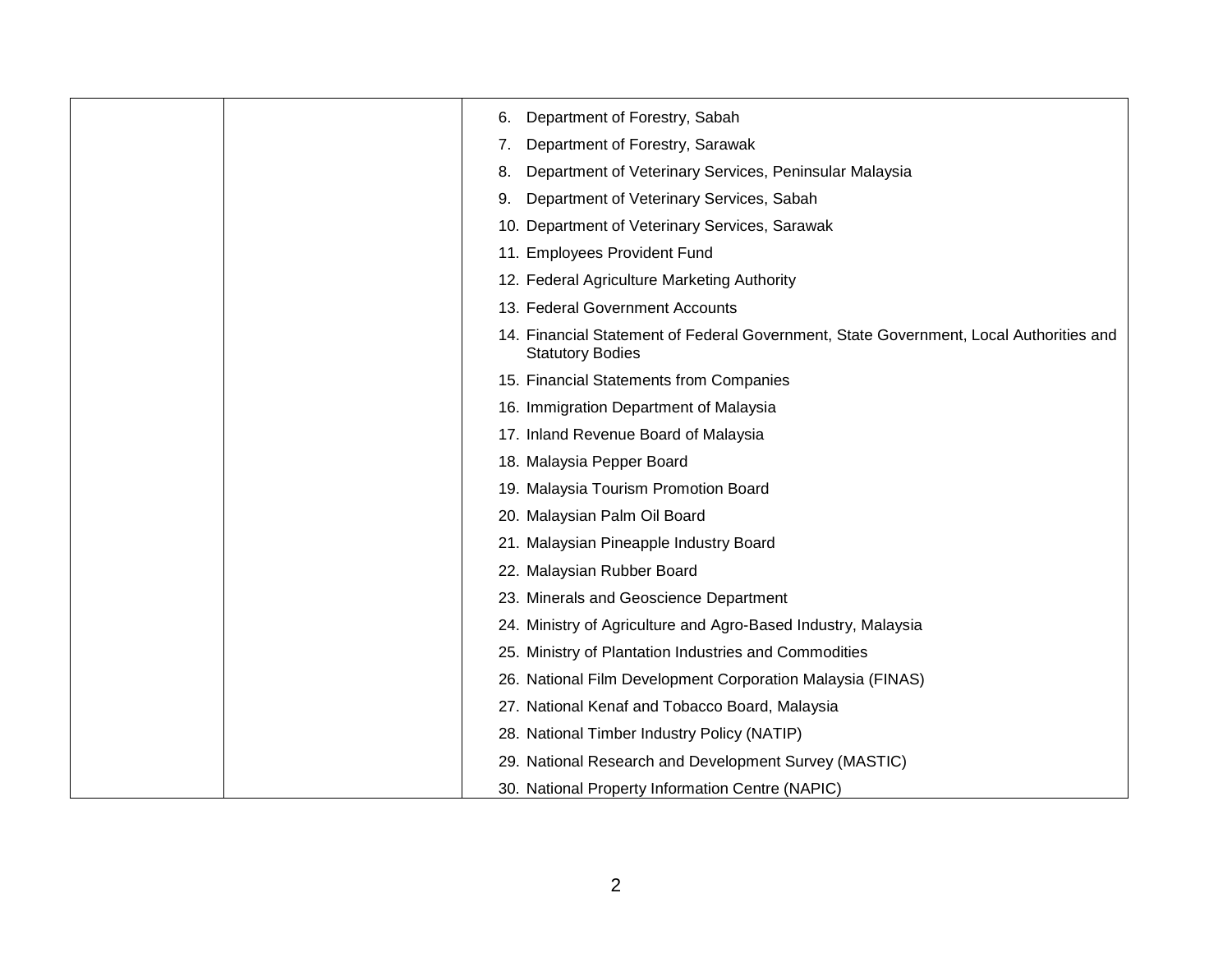|                                                       |                                               | 31. Petroliam Nasional Berhad (PETRONAS)                         |
|-------------------------------------------------------|-----------------------------------------------|------------------------------------------------------------------|
|                                                       |                                               | 32. Recording Industry Assocation of Malaysia (RIM)              |
|                                                       |                                               | 33. Royal Malaysian Customs Department                           |
|                                                       |                                               | 34. Social Security Organisation                                 |
|                                                       |                                               |                                                                  |
|                                                       | Source periodicity:                           | Annually                                                         |
|                                                       | Source metadata:                              | n.a                                                              |
|                                                       | Date last input received from<br>source:      |                                                                  |
| 2. Data                                               | Variables collected:                          | Revenue<br>$1_{-}$                                               |
| Characteristic and<br>Collection                      |                                               | Sales<br>2.                                                      |
|                                                       |                                               | Expenditure<br>3.                                                |
|                                                       |                                               | <b>Employment Costs</b><br>4.                                    |
|                                                       |                                               | Person Engaged and Salaries & Wages<br>5.                        |
|                                                       |                                               | Capital Expenditure and Value of Assets<br>6.                    |
|                                                       | Sampling:                                     | n.a                                                              |
|                                                       | Periodicity:                                  | Annually                                                         |
|                                                       | Reference period:                             | Calendar year                                                    |
|                                                       | Base period:                                  | $2010=100$                                                       |
|                                                       | Date last updated:                            | 29-07-2016                                                       |
|                                                       | Link to release calendar:                     | Advanced release calendar                                        |
|                                                       | Other data characteristics and<br>collection: | n.a                                                              |
| 3. Statistical<br>Population and<br>Scope of the Data | Statistical population:                       | All economic activities within the 2008 SNA production boundary. |
|                                                       | Geographical coverage:                        | Malaysia                                                         |
|                                                       | Sector coverage:                              | All economic sectors                                             |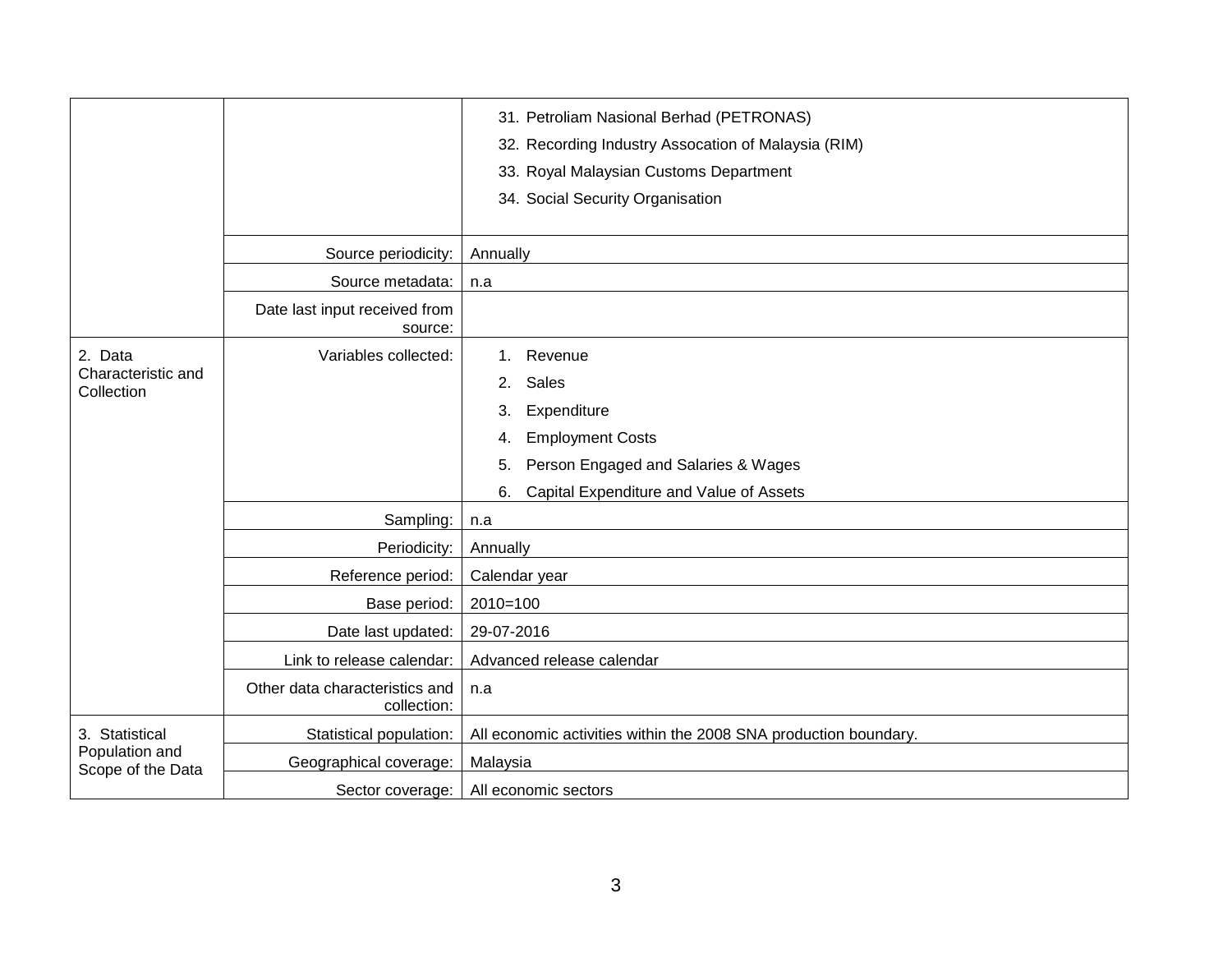|                                         | Institutional coverage:              | The non-financial corporations sector<br>1.                                                                                                                                                                                                                                |
|-----------------------------------------|--------------------------------------|----------------------------------------------------------------------------------------------------------------------------------------------------------------------------------------------------------------------------------------------------------------------------|
|                                         |                                      | The financial corporations sector<br>2.                                                                                                                                                                                                                                    |
|                                         |                                      | The general government sector<br>3.                                                                                                                                                                                                                                        |
|                                         |                                      | The non-profit institutions serving households sector<br>4.                                                                                                                                                                                                                |
|                                         |                                      | The households sector<br>5.                                                                                                                                                                                                                                                |
|                                         | Item coverage                        | n.a                                                                                                                                                                                                                                                                        |
|                                         | Population coverage:                 | 1174 industry (by 5 digit MSIC 2008)                                                                                                                                                                                                                                       |
|                                         | Product coverage:                    | n.a                                                                                                                                                                                                                                                                        |
|                                         | Other coverage:                      | n.a                                                                                                                                                                                                                                                                        |
| 4. Statistical                          | Key statistical concepts used:       | System of National Accounts 2008 (2008 SNA)                                                                                                                                                                                                                                |
| Concepts and<br>Classifications         | Classifications used:                | Malaysia Standard Industrial Classification 2008 (MSIC 2008)<br>$1_{\cdot}$                                                                                                                                                                                                |
| Used                                    |                                      | Classification of Individual Consumption by Purpose (COICOP)<br>2.                                                                                                                                                                                                         |
| 6. Statistical                          | Aggregation and consolidation:       | National level                                                                                                                                                                                                                                                             |
| Computation and<br><b>Dissemination</b> | Estimation:                          | By economic activity level                                                                                                                                                                                                                                                 |
|                                         | Imputation:                          | By economic activity level                                                                                                                                                                                                                                                 |
|                                         | Transformations:                     | n.a                                                                                                                                                                                                                                                                        |
|                                         | Validation:                          | n.a                                                                                                                                                                                                                                                                        |
|                                         | Index type:                          | n.a                                                                                                                                                                                                                                                                        |
|                                         | Weights:                             | n.a                                                                                                                                                                                                                                                                        |
|                                         | Seasonal adjustment:                 | n.a                                                                                                                                                                                                                                                                        |
|                                         | Other computation and                | n.a                                                                                                                                                                                                                                                                        |
|                                         | adjustments:                         |                                                                                                                                                                                                                                                                            |
|                                         | Dissemination formats:               | Printed and free download (online)                                                                                                                                                                                                                                         |
| 6. Other Aspects                        | Recommended uses and<br>limitations: | GDP by Income Approach is summation of all incomes accruing the production in economy.<br>Thus, this method enables factors of income and the return to factors of production to be<br>measured by economic activity. The income components are Compensation of Employees, |